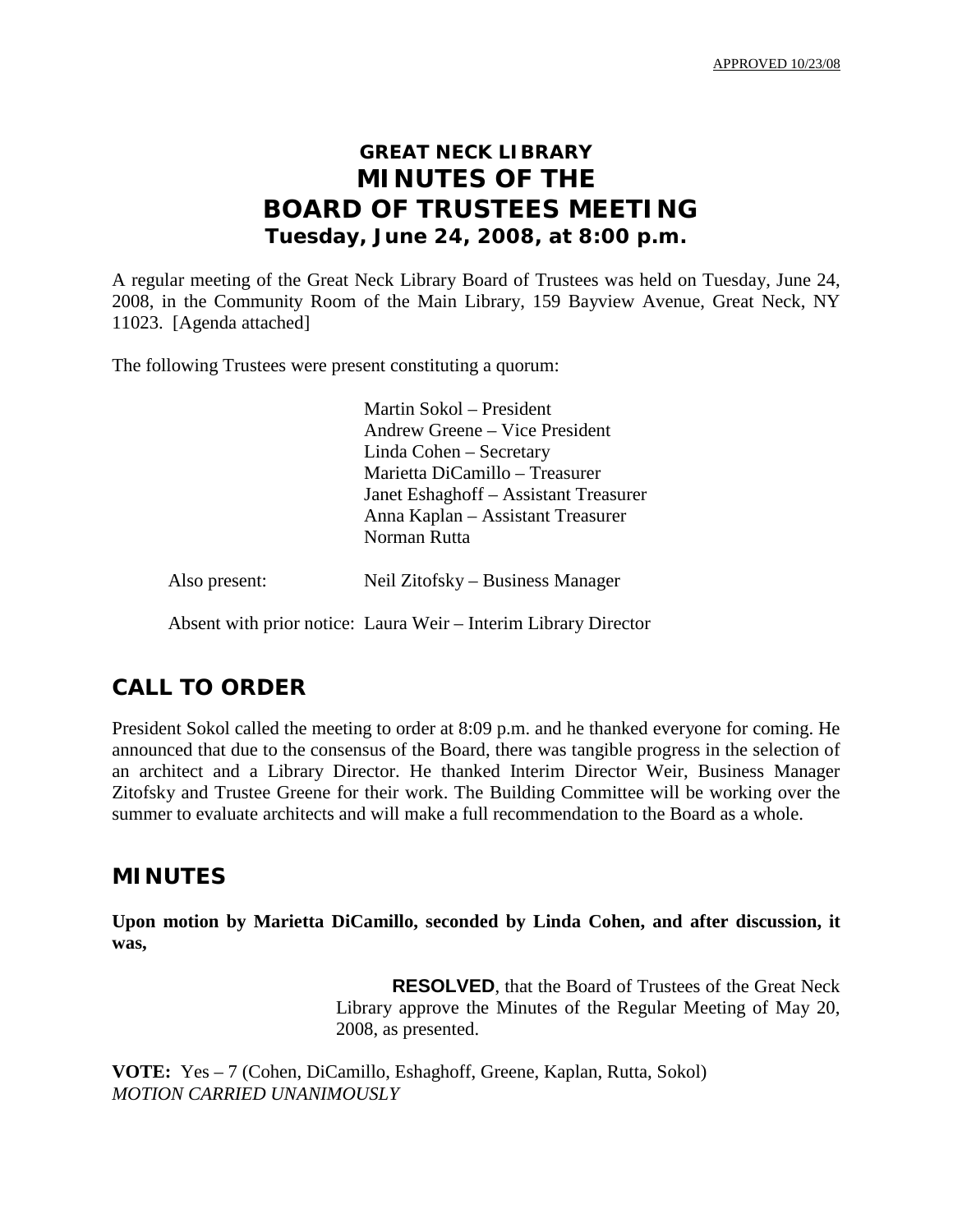# **TREASURER'S REPORT – PERSONNEL REPORT**

During the month of May 2008, revenue received was \$1,003,447. Total expenses were \$577,450.

\_\_\_\_\_\_\_\_\_\_\_\_\_\_\_\_\_\_\_\_\_\_\_\_\_\_\_\_\_\_\_\_\_\_\_\_\_\_\_\_\_\_\_\_\_\_\_\_\_\_\_\_\_\_\_\_\_\_\_\_\_\_\_\_\_\_\_\_\_\_\_\_\_\_\_\_\_\_\_\_\_\_\_\_\_\_\_

At the close of business, May 31, 2008, total operating fund holdings were \$3,386,577. Of these funds, \$3,383,797 was on deposit at HSBC and Chase Bank, and \$2,780 was on hand in Petty Cash funds at Main and the Branches. This compares to a May 31, 2007, balance of \$3,502,273.

Additionally, the cash balance of the Main Building and Special Services fund was \$1,542,839; the Automated Library fund was \$160,487; the Restricted Gift fund was \$383,041; the Branch and Special Services fund was \$161,067. These funds totaled \$2,247,434 on May 31, 2008. The May 31, 2007, total was \$1,753,778.

**Upon motion by Marietta DiCamillo, seconded by Linda Cohen, and after discussion, it was,**

> **RESOLVED,** that the Board of Trustees of the Great Neck Library accept the June 24 2008, Treasurer's Report with the Personnel Changes of May 17, 2008, through June 20, 2008.

**VOTE:** Yes – 7 (Cohen, DiCamillo, Eshaghoff, Greene, Kaplan, Rutta, Sokol) *MOTION CARRIED UNANIMOUSLY*

**Upon motion by Marietta DiCamillo, seconded by Linda Cohen, and after discussion, it was,**

> **RESOLVED,** that the Board of Trustees of the Great Neck Library authorize the Treasurer, who has reviewed all checks and supporting documentation, to pay the persons named in the Warrant dated May 17, 2008, through June 20, 2008, Paid Checks numbered 0025684 through 0025690, 0025744 through 0025751, 1211 through 1214 and 37325 through 37343 and To-Be-Paid Checks numbered 37344 through 37467, the sums set against their respective names, amounting in the aggregate to \$265,235.11.

**VOTE:** Yes – 7 (Cohen, DiCamillo, Eshaghoff, Greene, Kaplan, Rutta, Sokol) *MOTION CARRIED UNANIMOUSLY*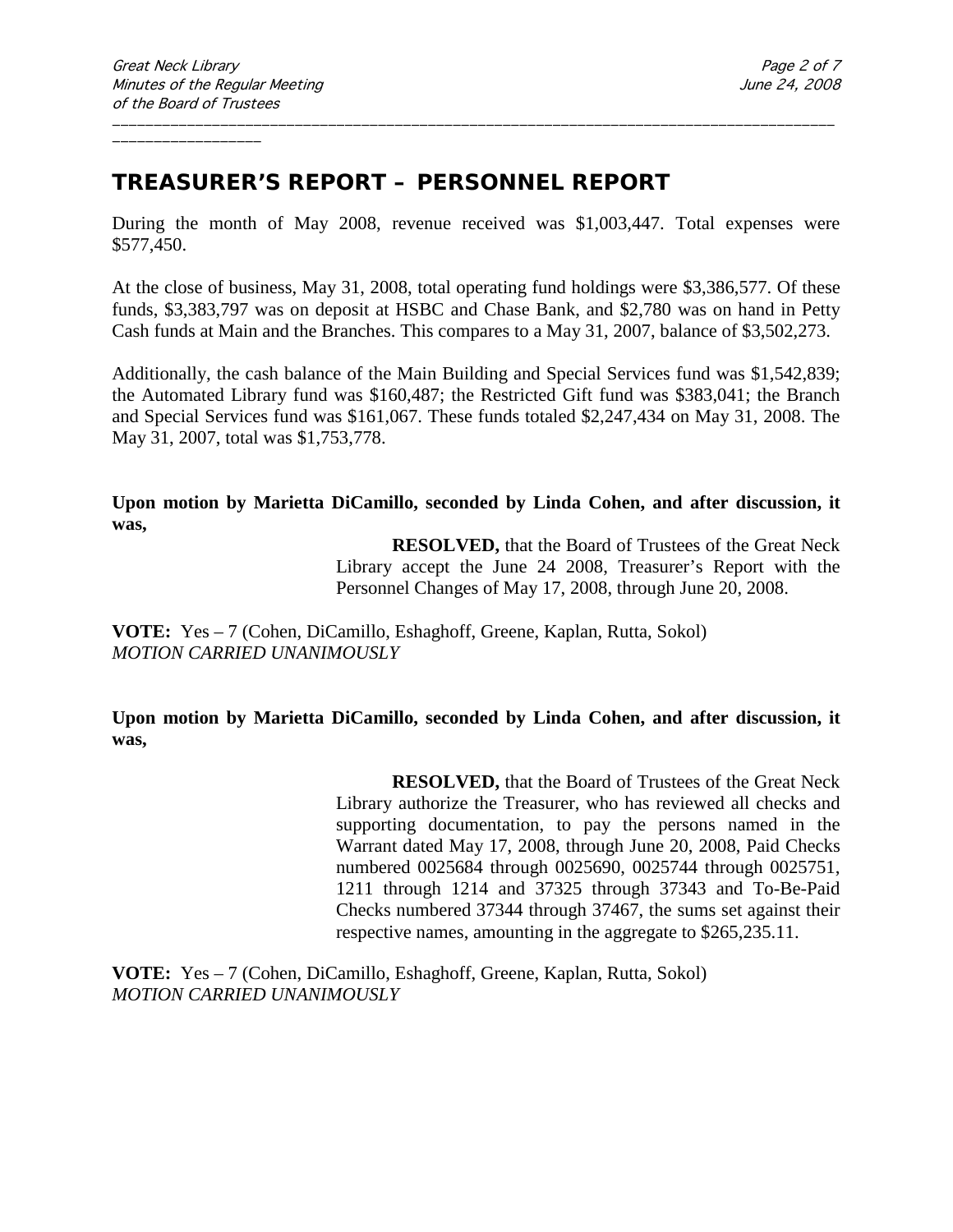**Upon motion by Marietta DiCamillo, seconded by Linda Cohen, and after discussion, it was,**

\_\_\_\_\_\_\_\_\_\_\_\_\_\_\_\_\_\_\_\_\_\_\_\_\_\_\_\_\_\_\_\_\_\_\_\_\_\_\_\_\_\_\_\_\_\_\_\_\_\_\_\_\_\_\_\_\_\_\_\_\_\_\_\_\_\_\_\_\_\_\_\_\_\_\_\_\_\_\_\_\_\_\_\_\_\_\_

**RESOLVED,** that the Board of Trustees of the Great Neck Library accept the Payroll Warrants for pay dates May 8, and May 22, 2008, which have been reviewed by the Treasurer, in the amounts of \$174,025.40, and \$169,785.07 respectively, for a total of \$343,810.47.

**VOTE:** Yes – 7 (Cohen, DiCamillo, Eshaghoff, Greene, Kaplan, Rutta, Sokol) *MOTION CARRIED UNANIMOUSLY*

## **REPORTS**

### **Building Committee**

Trustee Greene, Chair of the Building Committee, gave an oral report of the Building Committee meeting of June 16, 2008. Present were all the members of the Building Committee, Interim Director Weir, Business Manager Zitofsky and Trustees DiCamillo and Eshaghoff.

The Committee voted for the adoption of flexible selection criteria for architects based on an objective point of value to be assigned for various categories, modeled after the search processes at similar libraries across the country that were available on the Internet. This was then synthesized into 49 point selection criteria. Trustee Greene named some of the categories which include understanding and awareness of our needs, experience in project type, demonstration of design proficiency, level of involvement of the principals, structure of project team, and experience in LEED green building. There was a line for possible points and another for awarded points.

The Committee came to a consensus on the following:

- To use the criteria not in a binding but in a structural way to compare firms.
- The Building Committee will make site visits to see work of architects who are under serious consideration.
- The deliberation process will be closed to the public but will be open to all Trustees who will have the opportunity of full participation. In a written opinion Counsel Kevin Seaman said that the process of selecting an architect is analogous to personnel matters and should be conducted in Executive Session.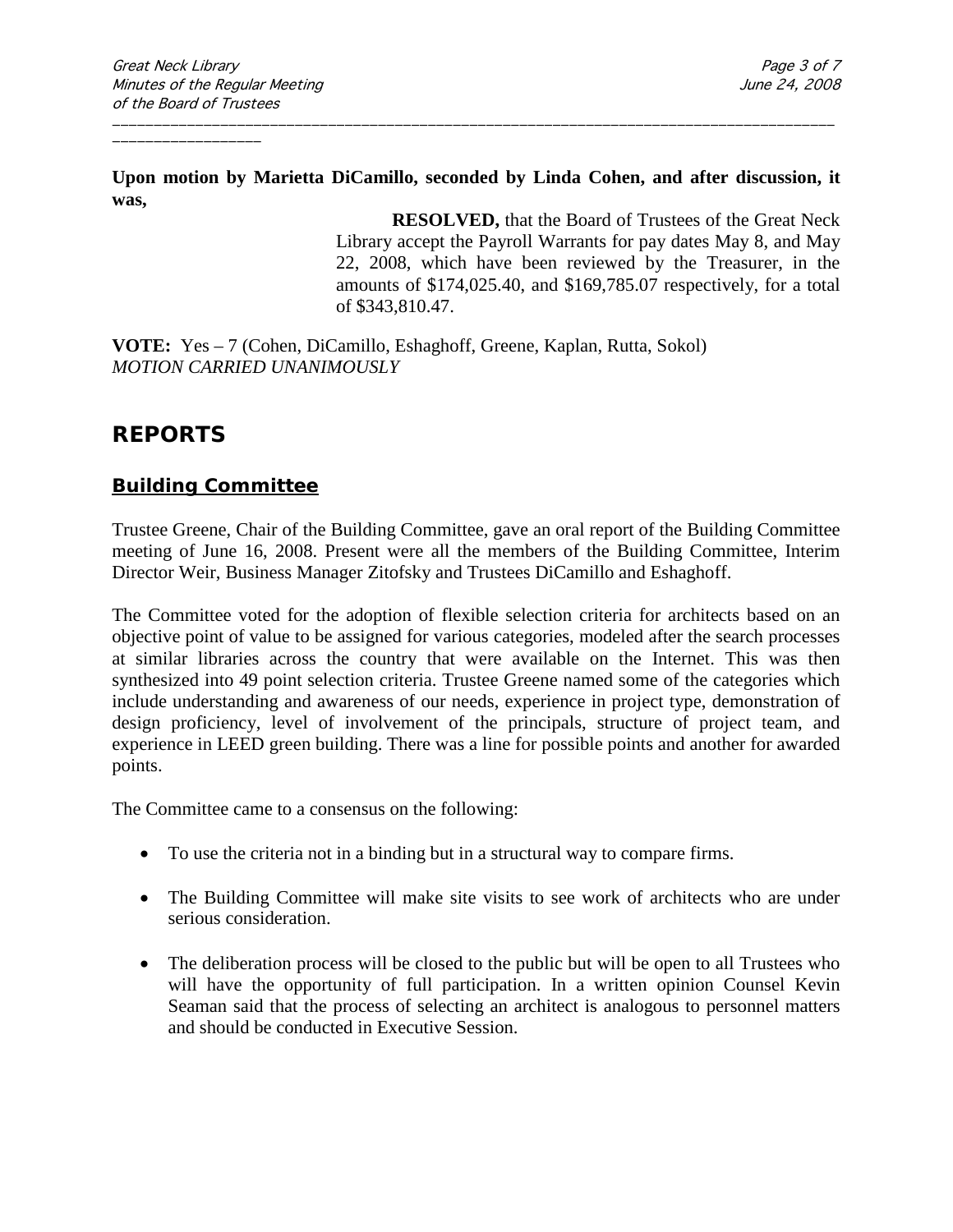\_\_\_\_\_\_\_\_\_\_\_\_\_\_\_\_\_\_ • All members of the Board will be given all written responses to the RFP and will have the same briefing as the Building Committee members prior to the interviews and deliberation process.

\_\_\_\_\_\_\_\_\_\_\_\_\_\_\_\_\_\_\_\_\_\_\_\_\_\_\_\_\_\_\_\_\_\_\_\_\_\_\_\_\_\_\_\_\_\_\_\_\_\_\_\_\_\_\_\_\_\_\_\_\_\_\_\_\_\_\_\_\_\_\_\_\_\_\_\_\_\_\_\_\_\_\_\_\_\_\_

• After the interview process and site visits, a final architectural firm will be selected for recommendation to the full Board for a vote.

To this effect, Trustee Greene proposed that there be a resolution for the Board to vote on tonight. However, prior to the resolution, he read the following Letter of Intent from the Great Neck Water Pollution Control District into the Minutes. Copies of the letter will be made available to the Trustees and members of the public.

"The Board of Commissioners of the Great Neck Water Pollution Control District has considered the Great Neck Library's request for up to 25 parking spaces at the Bayview Avenue pumping station premises.

Upon receipt of plans from your architect, the Board will review the plans with our Superintendent Christopher Murphy. At that point, the Board and the Library will work together to reach a lease agreement upon terms mutually agreeable. Under New York law, the lease agreement is subject to the approval of the Town Board of the Town of North Hempstead."

Trustees DiCamillo and Rutta expressed their dissatisfaction that they were not duly informed about the process and that they would have liked to have been participants.

#### **Upon motion by Andrew Greene and seconded by Anna Kaplan and after discussion, it was,**

**RESOLVED,** that the issue of the selection of an architectural firm be referred to the Building Committee and that deliberation will be done by that Committee in closed meeting and that the Committee will make the selection of a final candidate for recommendation to the Board of Trustees who will then approve or disapprove that selection.

At this juncture, President Sokol introduced on an experimental basis a method for Trustee discussion. He would call on the Trustee seated on his far left to start the discussion. If that Trustee does not wish to speak, the next one in the order left to right will speak. The Trustee that was skipped over always has priority over the other Trustees.

*Public Comments: Shirley Samansky, Alice Nayer, Naomi Feldheim, Stanley Romaine, Karen Rubin, Mischa Schwartz, Marianna Wohlgemuth, Varda Solomon, Jonathan Kahn*

**VOTE:** Yes – 5 (Cohen, Eshaghoff, Greene, Kaplan, Sokol); No – 2 (DiCamillo, Rutta) *MOTION CARRIED*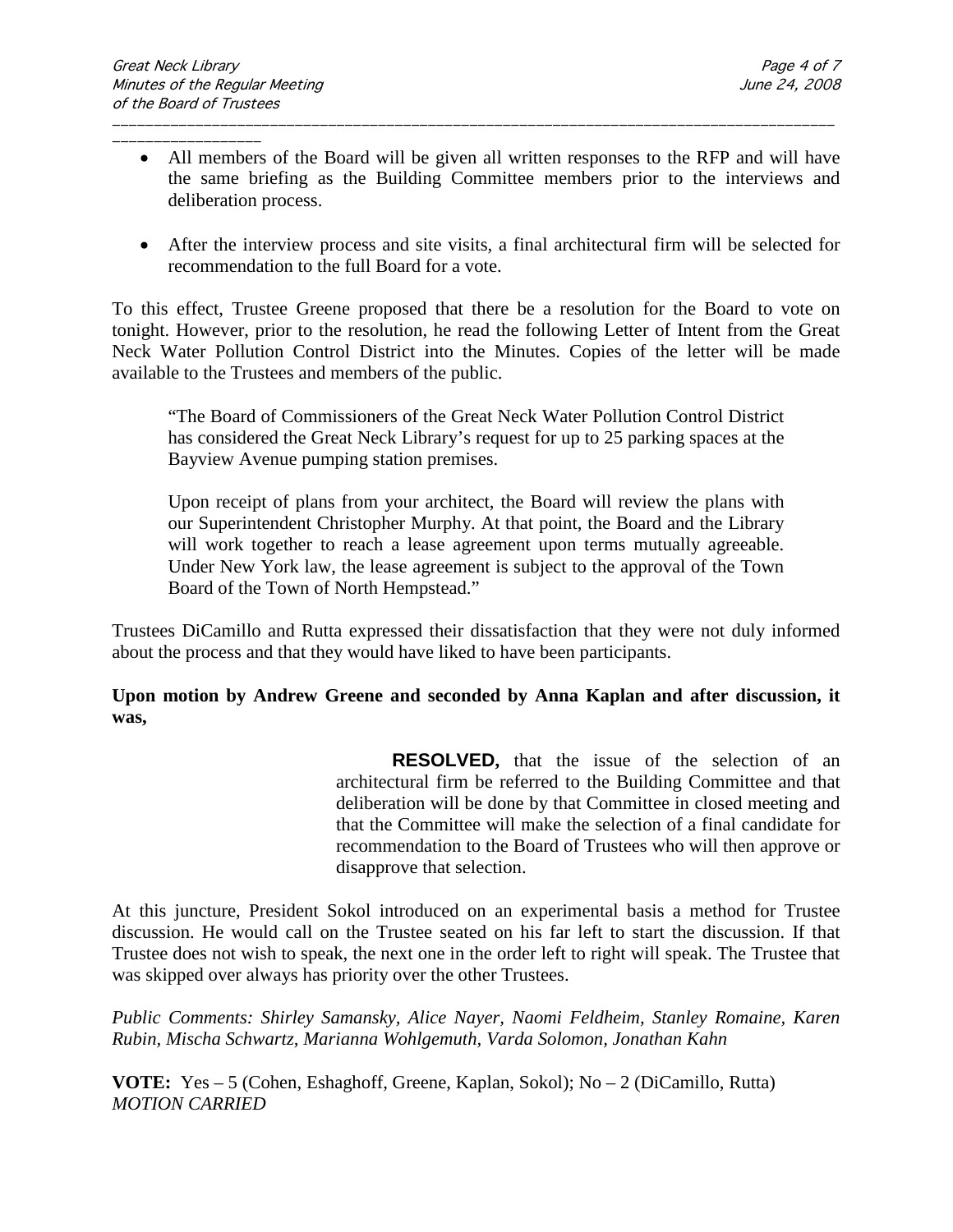#### **Interim Director**

Interim Director Weir, who was absent with prior notice, provided a written report which was read into the Minutes by President Sokol. The Report is appended to these Minutes.

\_\_\_\_\_\_\_\_\_\_\_\_\_\_\_\_\_\_\_\_\_\_\_\_\_\_\_\_\_\_\_\_\_\_\_\_\_\_\_\_\_\_\_\_\_\_\_\_\_\_\_\_\_\_\_\_\_\_\_\_\_\_\_\_\_\_\_\_\_\_\_\_\_\_\_\_\_\_\_\_\_\_\_\_\_\_\_

#### **Director Search**

President Sokol provided an update on the search for a library director. On June 17, 2008, the Search Committee met with representatives of Gossage Sager Associates who flew in from Kansas City, Missouri. They presented a timeline for completing the search. In the beginning of July, ads for the position will be placed electronically and in print, position posted in various state and association placement centers, and through nation-wide networking and telephone contacts identifying qualified candidates. The cutoff date for receiving applications is September 21<sup>st</sup>. Resumes will be reviewed and the top five to seven candidates will be notified for interviews by the end of September. Toward the middle of October two or three candidates will be selected for a second interview and by the end of October the final candidate will be chosen. A director should be in place by December.

**Upon motion by Linda Cohen and seconded by Marietta DiCamillo and after discussion, it was,**

> **RESOLVED,** that the Board of Trustees of the Great Neck Library authorize an expenditure not to exceed \$3,500 for Library Director recruitment advertising incurred by Gossage Sager Associates, to be charged to the Recruiting and Training Expense of the 2008 operating budget.

**VOTE:** Yes – 7 (Cohen, DiCamillo, Eshaghoff, Greene, Kaplan, Rutta, Sokol) *MOTION CARRIED UNANIMOUSLY*

## **OLD BUSINESS**

#### **Network Infrastructure Upgrade**

**Upon motion by Marietta DiCamillo and seconded by Anna Kaplan and after discussion, it was,**

> **RESOLVED,** that the Board of Trustees of the Great Neck Library purchase the Cisco Point to Point T1 and VPN Backup from Corstar at a cost of \$39,614 for hardware and first year maintenance and \$9,450 for installation, for a total cost of \$49,064 to be paid from the Automated Library Fund. Annual maintenance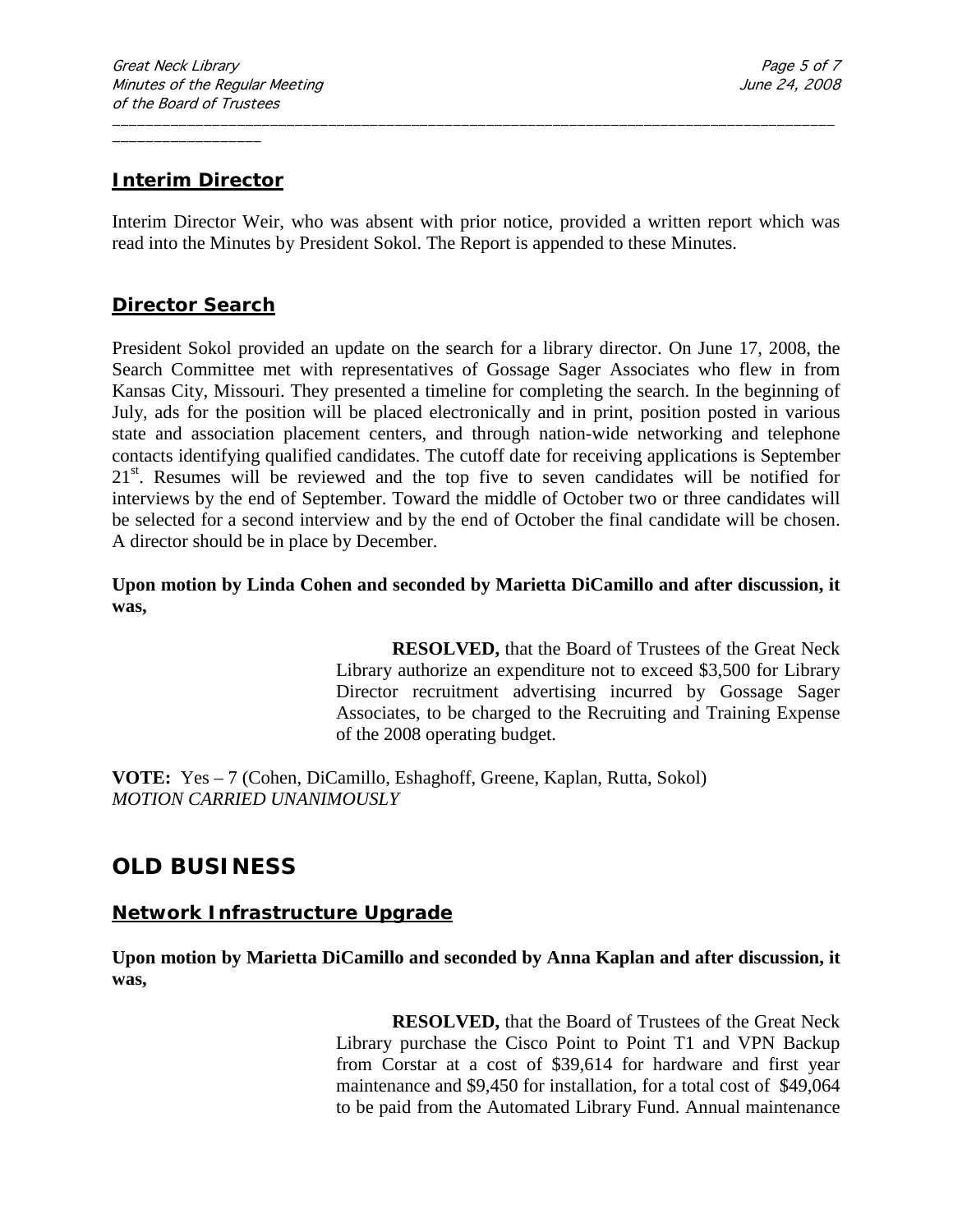cost of the system in the amount of \$7,225 is to be paid from the Automated Library fund for the second year (2009) and from the general operating budget thereafter.

A resolution was put forth at the April 29, 2008 Board meeting which was tabled for lack of three competitive bids. The bids were subsequently obtained and since then the proposed resolution has changed. Therefore the old resolution died on the table and a new resolution was put forth as above.

\_\_\_\_\_\_\_\_\_\_\_\_\_\_\_\_\_\_\_\_\_\_\_\_\_\_\_\_\_\_\_\_\_\_\_\_\_\_\_\_\_\_\_\_\_\_\_\_\_\_\_\_\_\_\_\_\_\_\_\_\_\_\_\_\_\_\_\_\_\_\_\_\_\_\_\_\_\_\_\_\_\_\_\_\_\_\_

**VOTE:** Yes **–**7 (Cohen, DiCamillo, Eshaghoff, Greene, Kaplan, Rutta, Sokol) *MOTION CARRIED UNANIMOUSLY*

## **NEW BUSINESS**

#### **Insurance Consultant**

President Sokol had emailed the Finance Committee asking them to initiate a discussion on the hiring of an insurance consultant to review the Library's policies and to determine if there is proper insurance coverage.

#### **New York Library Association (NYLA) Conference**

**Upon motion by Janet Eshaghoff, seconded by Marietta DiCamillo, and after discussion, it was,**

> **RESOLVED,** that the Board of Trustees of the Great Neck Library authorize the attendance of three members of the professional staff at the New York Library Association Conference to be held in Saratoga Springs, New York, from November 5-8, 2008, at a cost not to exceed \$4,740 to be charged to the Travel/Conference line of the operating budget.

**VOTE:** Yes **–** 7 (Cohen, DiCamillo, Eshaghoff, Greene, Kaplan, Rutta, Sokol) *MOTION CARRIED UNANIMOUSLY*

#### **Excess Equipment**

**Upon motion by Anna Kaplan, seconded by Marietta DiCamillo, and after discussion, it was,**

> **RESOLVED,** that the Board of Trustees of the Great Neck Library declare the items listed on the appended schedule excessed